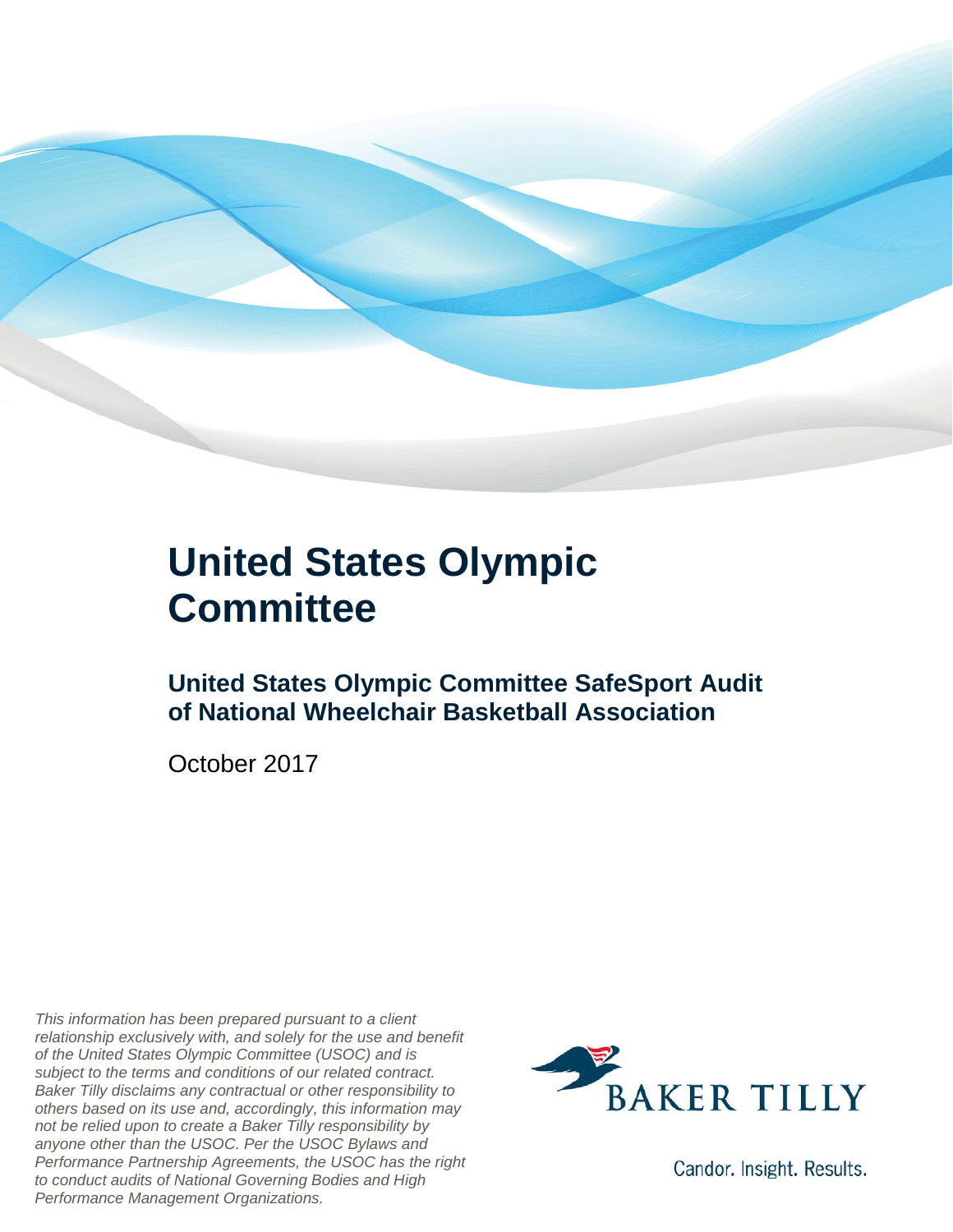

Candor. Insight. Results.

#### **Contents [UNITED STATES OLYMPIC COMMITTEE SAFESPORT AUDIT OF](#page-2-0)  [NATIONAL WHEELCHAIR BASKETBALL ASSOCIATION......................3](#page-2-0) [EXECUTIVE SUMMARY..............................................................................4](#page-3-0)** SUMMARY OBSERVATIONS [.......................................................................4](#page-3-1) BACKGROUND AND APPROACH [...............................................................4](#page-3-2) **[DETAILED REPORT....................................................................................4](#page-3-3) REPORT APPENDICES [..............................................................................9](#page-8-0) [APPENDIX A: DOCUMENTS REVIEWED................................................10](#page-9-0) [APPENDIX B: PERSONNEL INTERVIEWED...........................................11](#page-10-0)**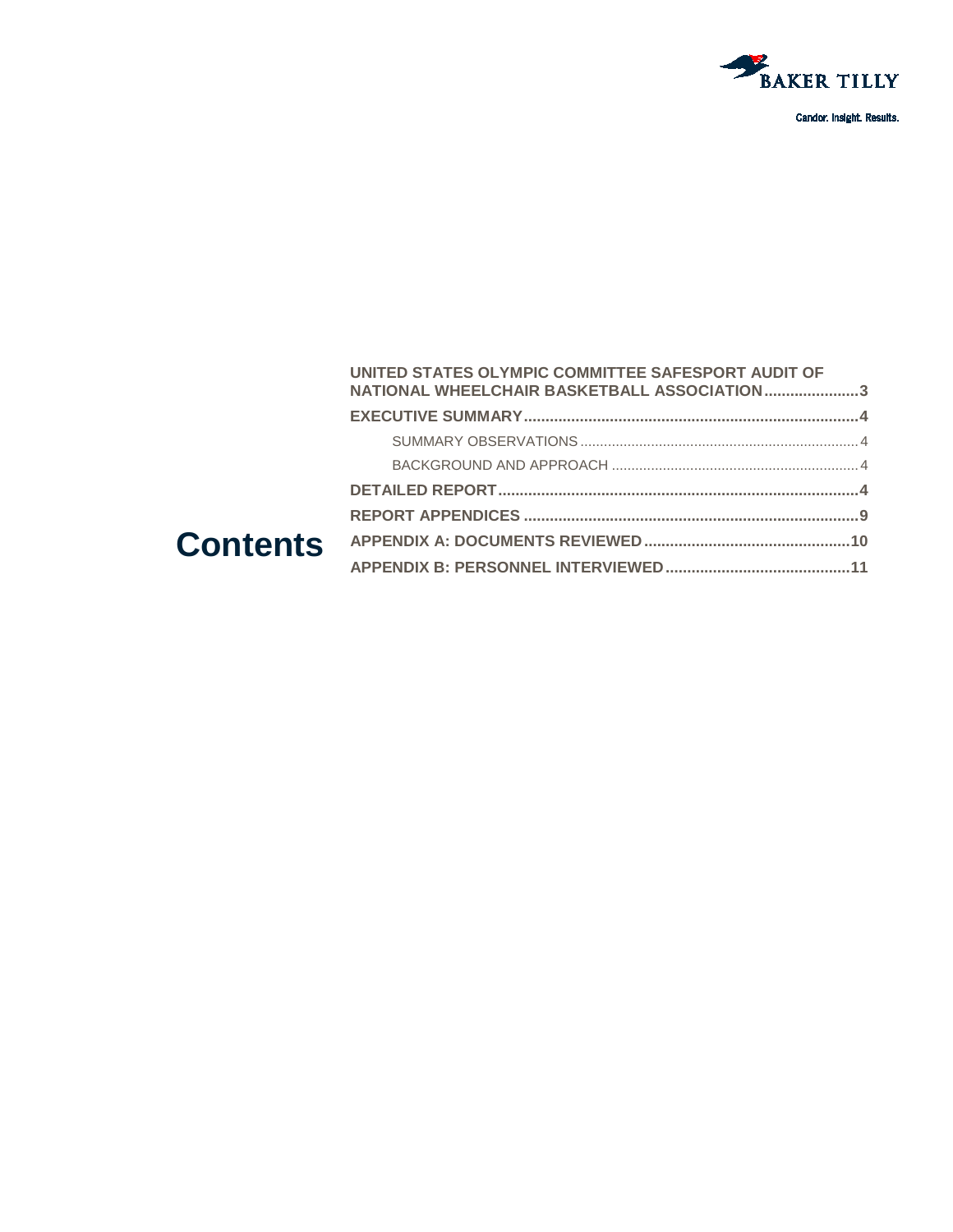

j

United States Olympic Committee USOC SafeSport Audit of National Wheelchair Basketball Association

## <span id="page-2-0"></span>**United States Olympic Committee SafeSport Audit of National Wheelchair Basketball Association[1](#page-2-1)**

<span id="page-2-1"></span><sup>1</sup> To consider the report in its entirety, please refer also to the detailed management response that will appear here [\[Governance Documents\]](https://www.teamusa.org/Footer/Legal/Governance-Documents) within 90 days of the date of this report.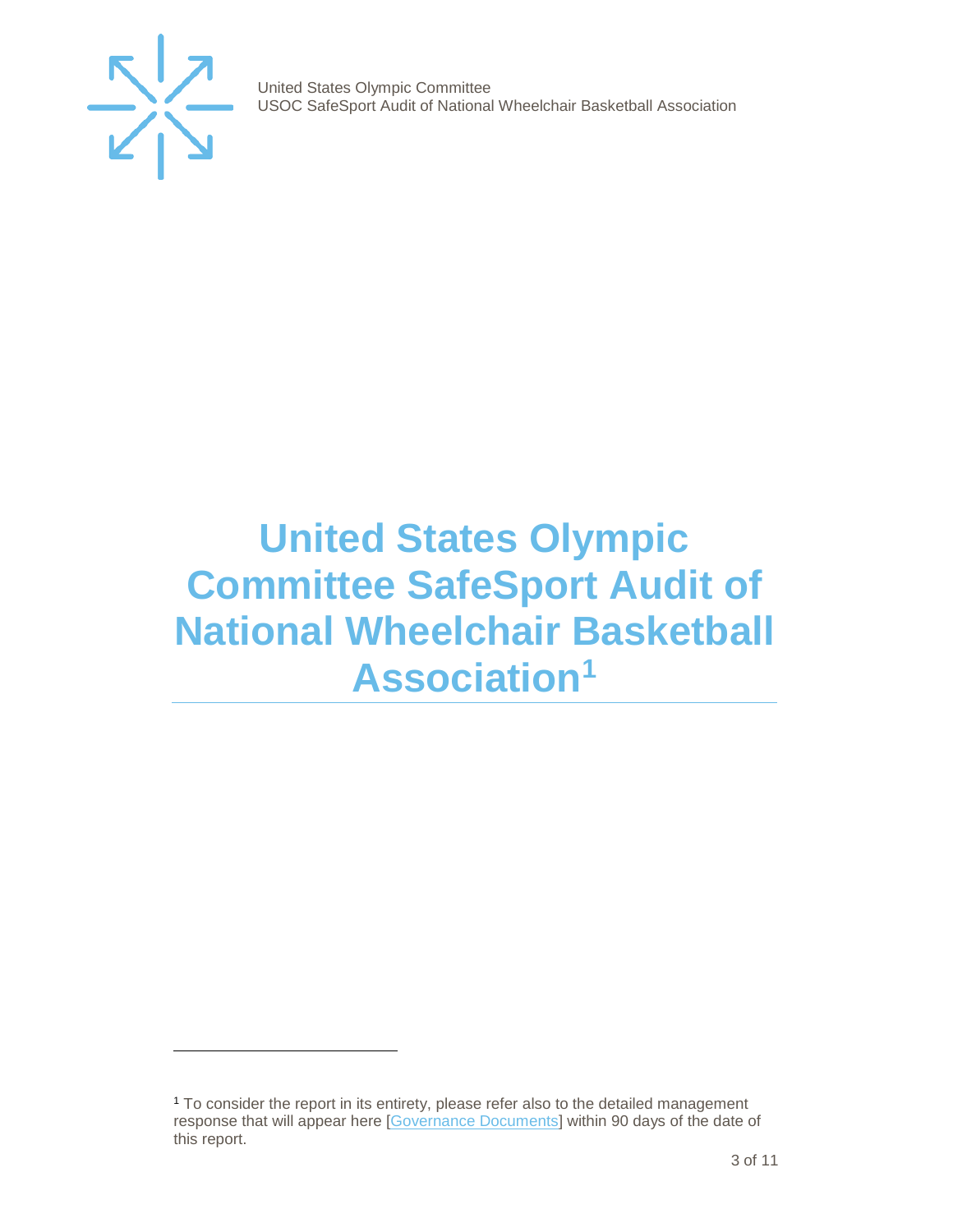

## **Executive Summary**

### <span id="page-3-1"></span><span id="page-3-0"></span>**Summary Observations**

It shall be the policy of the United States Olympic Committee (USOC) that each National Governing Body (NGBs) adopt a Minimum Standards Policy for Athlete Safety Programs (Athlete Safety Standards) by December 31, 2013[2](#page-3-4).

We noted the following opportunities to enhance the design of National Wheelchair Basketball Association's (NWBA) compliance with the Athlete Safety Standards:

- > **Athlete Safety Standards - Prohibited Conduct**  NWBA's SafeSportrelated documentation and administrative materials does not specifically define bullying, hazing, harassment (including sexual harassment), or emotional misconduct, and does not specifically prohibit hazing, harassment (including sexual harassment), or emotional misconduct.
- > **Athlete Safety Standards - Criminal Background Checks and Education and Training Testing** – Requiring criminal background checks and education and training is not consistently enforced by NWBA. The following exceptions were identified during our testing:
	- Six individuals selected for testing (60% of the selected individuals) did not have criminal background checks conducted during the testing period (i.e., May 1, 2016 through April 30, 2017).
	- Six individuals selected for testing (60% of the selected individuals) did not complete education and training requirements during the testing period (i.e., May 1, 2016 through April 30, 2017); however, evidence was provided that one individual completed the education and training requirements prior to issuing the audit report.

### <span id="page-3-2"></span>**Background and Approach**

-

<span id="page-3-3"></span>USOC engaged Baker Tilly Virchow Krause (Baker Tilly), to assist the USOC in the completion of SafeSport audits, to assess compliance with SafeSport policies and procedures at the USOC and all of its NGBs and High Performance Management Organizations (HPMOs).

Baker Tilly performed a review of NWBA to evaluate compliance with the Athlete Safety Standards. The following activities were performed for this review of NWBA:

- Developed and executed an audit program that included:
	- Holding a virtual entrance meeting to discuss and document NWBA's SafeSport program and processes.

<span id="page-3-4"></span><sup>2</sup> Effective June 20, 2017 the USOC replaced the Athlete Safety Standards with the NGB Athlete Safety Policy. Due to the timing of this audit, fieldwork was performed in accordance with the Athlete Safety Standards.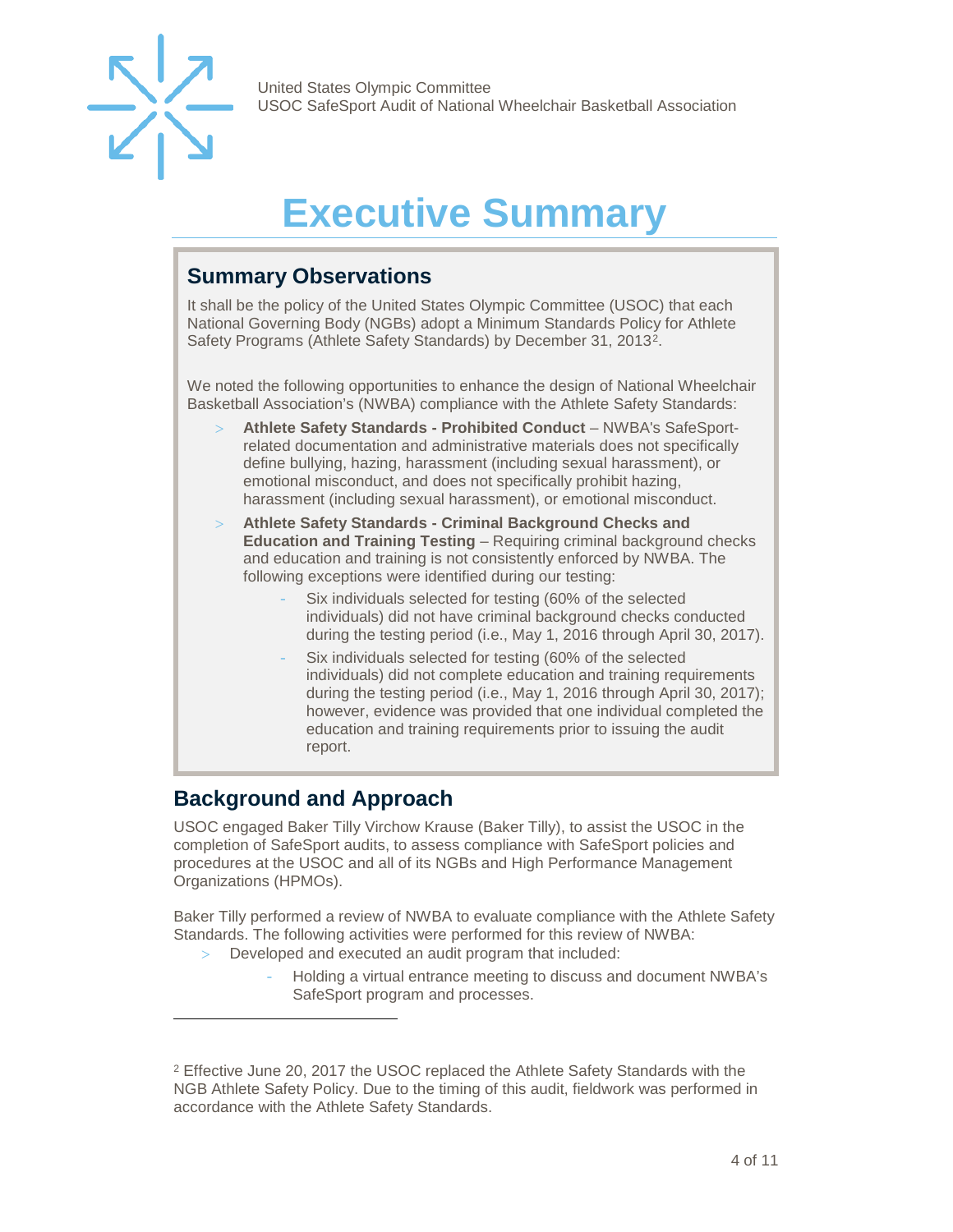

- Selecting a sample of 10 from the required individuals to ensure a background check was performed and education and training was completed. See **Appendix A** for a list of documents reviewed.
- Reviewing NWBA's athlete safety policy and determining whether the following was addressed:
	- Required misconduct is prohibited and defined;
	- **Reporting procedures are documented; and**
	- **The grievance process is documented and complies with** Athlete Safety Standards.
- Identifying which individuals are required to undergo a criminal background check and complete education and training.
- $>$  Conducted a virtual exit meeting, if requested, following delivery of the draft report, to discuss audit findings and recommendation(s) with NWBA. See **Appendix B** for a list of individuals interviewed.
- > Identified specific observations and recommendations regarding opportunities to enhance compliance with Athlete Safety Standards. Observations include the following attributes: criteria, condition, cause, effect, and recommendation, as set out in the International Professional Practices Framework (IPPF) Standards and Practice Advisory 2410-1.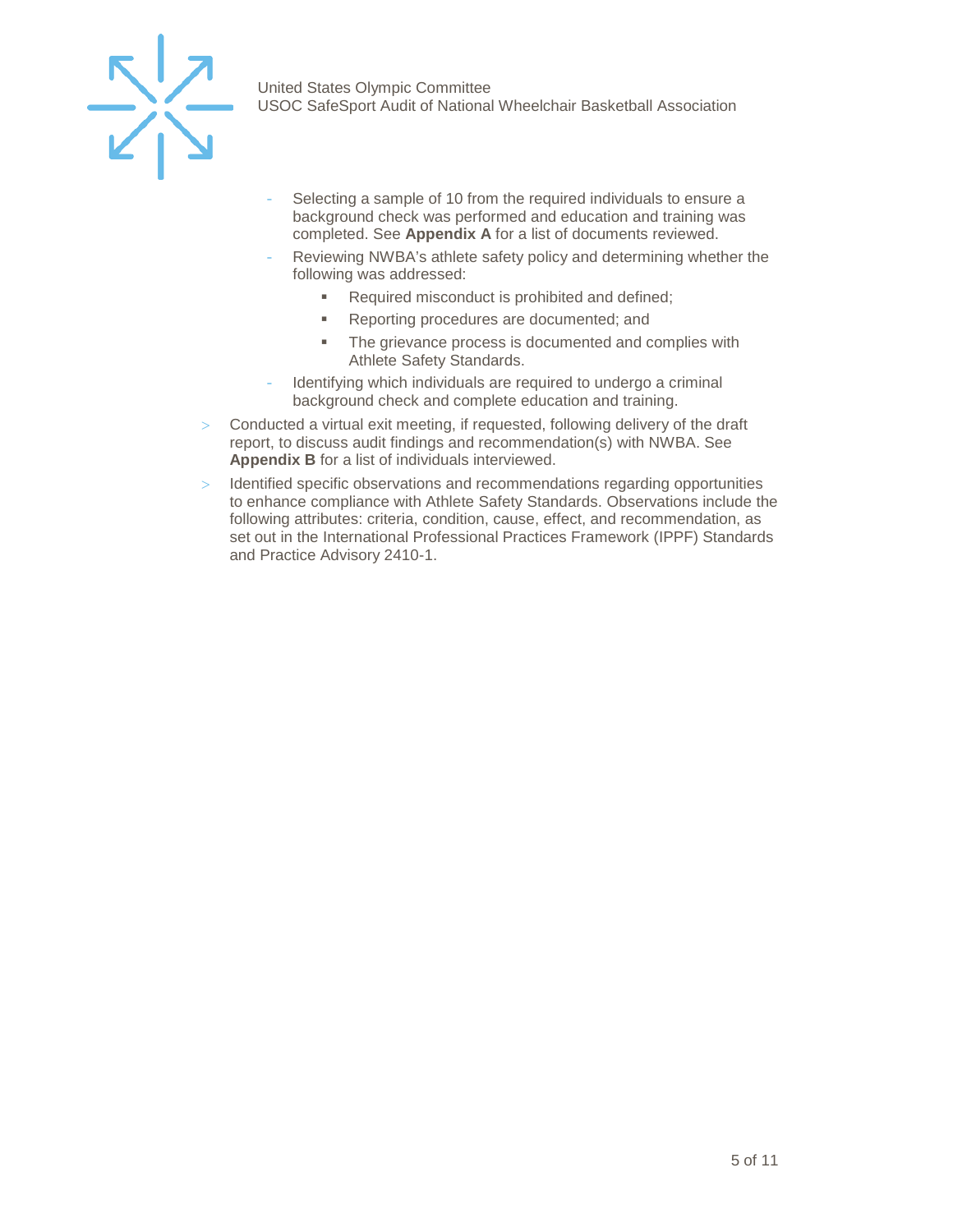

## **Detailed Report**

The tables below represent opportunities to enhance the design and effectiveness of NWBA's compliance with the Athlete Safety Standards.

| 1. Athlete Safety Standards - Prohibited Conduct |                                                                                                                                                                                                                                                                                                                                                                                                                                                                                                                                                                                                                                                                                                   |  |
|--------------------------------------------------|---------------------------------------------------------------------------------------------------------------------------------------------------------------------------------------------------------------------------------------------------------------------------------------------------------------------------------------------------------------------------------------------------------------------------------------------------------------------------------------------------------------------------------------------------------------------------------------------------------------------------------------------------------------------------------------------------|--|
| <b>Criteria</b>                                  | The Athlete Safety Standards requires that each NGB/HPMO<br>shall adopt an athlete safety program that prohibits and<br>defines the following misconduct: bullying, hazing,<br>harassment (including sexual harassment), emotional<br>misconduct, physical misconduct, and sexual misconduct<br>(including child sexual abuse).                                                                                                                                                                                                                                                                                                                                                                   |  |
| <b>Condition</b>                                 | NWBA's SafeSport-related documentation and administrative<br>materials does not specifically define bullying, hazing,<br>harassment (including sexual harassment), or emotional<br>misconduct, and does not specifically prohibit hazing,<br>harassment (including sexual harassment), or emotional<br>misconduct.                                                                                                                                                                                                                                                                                                                                                                                |  |
| Cause                                            | NWBA may not have reviewed and updated its SafeSport-<br>related documentation and administrative materials to include<br>all of the requirements in the Athlete Safety Standards.                                                                                                                                                                                                                                                                                                                                                                                                                                                                                                                |  |
| <b>Effect</b>                                    | NWBA must be in compliance with the Athlete Safety<br>Standards to be a member in good standing. Noncompliance<br>with the Athlete Safety Standards can result in disciplinary<br>action by the USOC including withdrawal of high performance<br>funding.<br>Additionally, stakeholders (e.g., coaches, staff, officials,<br>volunteers, etc.) may not be aware of the specific<br>requirements of the Athlete Safety Standards and could be<br>out of compliance with the requirements and/or may not be<br>aware of the prohibited conduct. Also, athletes may have<br>contact with stakeholders who are not aware of SafeSport<br>misconduct and the potential impact to athletes' well-being. |  |
| <b>Recommendation</b>                            | NWBA must update all applicable SafeSport-related<br>documentation and administrative materials to define and<br>specifically prohibit the six types of prohibited misconduct<br>identified in the Athlete Safety Standards. Compliance with<br>these requirements must be completed within 90 days of<br>receipt of the final audit report.                                                                                                                                                                                                                                                                                                                                                      |  |
| <b>Management</b><br>response                    | We agree with the condition and recommendation and will<br>respond to the USOC with a detailed plan to ensure<br>compliance with the current NGB Athlete Safety Policy. Our                                                                                                                                                                                                                                                                                                                                                                                                                                                                                                                       |  |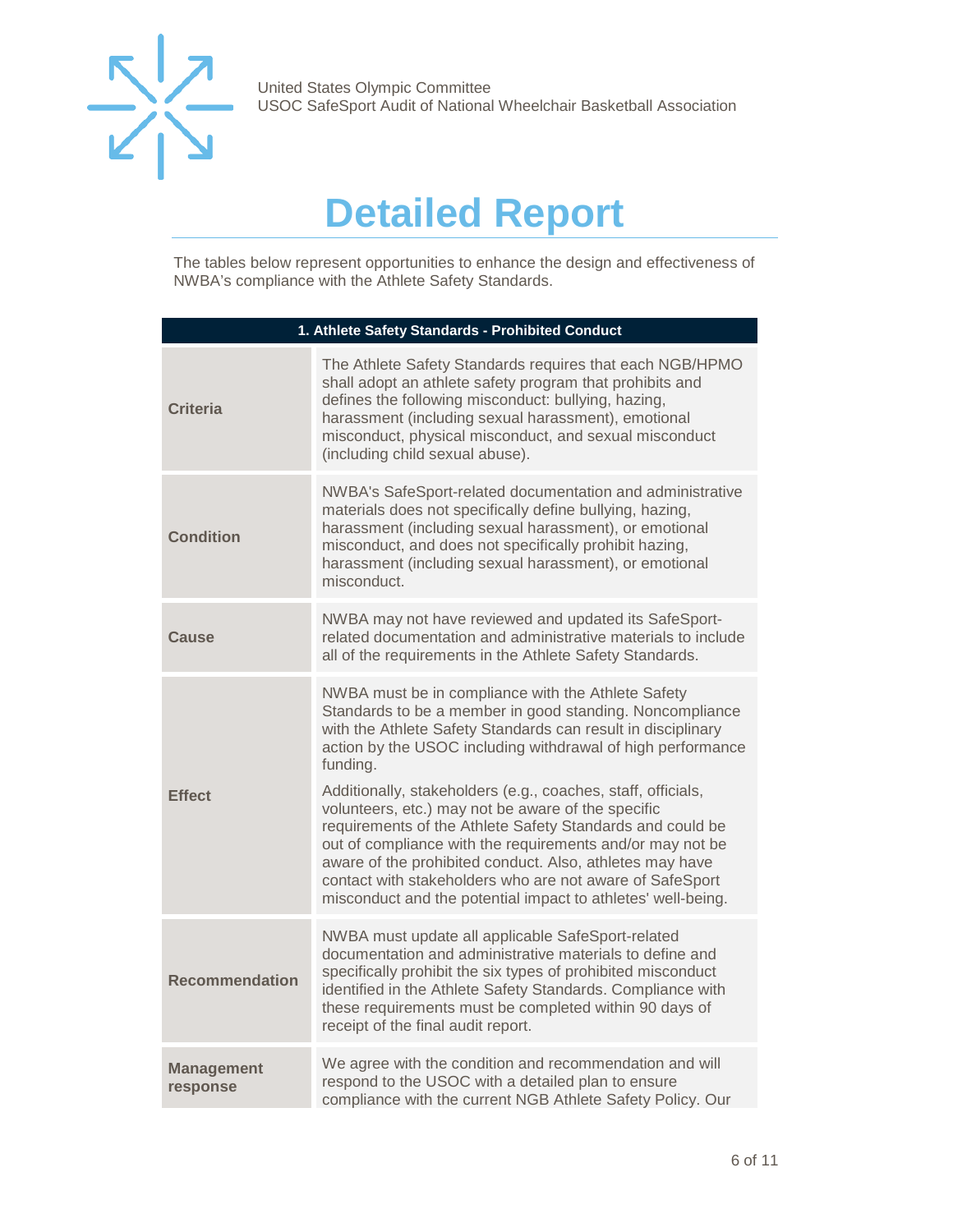

#### **1. Athlete Safety Standards - Prohibited Conduct**

plan will be submitted to the USOC within the 90 day timeline referenced above.

| 2. Athlete Safety Standards - Criminal Background Checks and Education and Training<br><b>Testing</b> |                                                                                                                                                                                                                                                                                                                                                                                                                                                                                                                                                                                                                                                                                                                                                                                                                                                                                                              |  |
|-------------------------------------------------------------------------------------------------------|--------------------------------------------------------------------------------------------------------------------------------------------------------------------------------------------------------------------------------------------------------------------------------------------------------------------------------------------------------------------------------------------------------------------------------------------------------------------------------------------------------------------------------------------------------------------------------------------------------------------------------------------------------------------------------------------------------------------------------------------------------------------------------------------------------------------------------------------------------------------------------------------------------------|--|
| <b>Criteria</b>                                                                                       | The Athlete Safety Standards states each NGB/HPMO shall<br>require criminal background checks and education and<br>training for those individuals it formally authorizes, approves,<br>or appoints (a) to a position of authority over, or (b) to have<br>frequent contact with athletes.                                                                                                                                                                                                                                                                                                                                                                                                                                                                                                                                                                                                                    |  |
| <b>Condition</b>                                                                                      | Requiring criminal background checks and education and<br>training is not consistently enforced by NWBA. The following<br>exceptions were identified during our testing:<br>1. Six individuals selected for testing (60% of the selected<br>individuals) did not have criminal background checks<br>conducted during the testing period (i.e., May 1, 2016 through<br>April 30, 2017).<br>2. Six individuals selected for testing (60% of the selected<br>individuals) did not complete education and training<br>requirements during the testing period (i.e., May 1, 2016<br>through April 30, 2017); however, evidence was provided that<br>one individual completed the education and training<br>requirements prior to issuing the audit report.                                                                                                                                                        |  |
| Cause                                                                                                 | NWBA may not be consistently tracking and monitoring<br>compliance with the criminal background checks and<br>education and training requirements of the Athlete Safety<br>Standards.                                                                                                                                                                                                                                                                                                                                                                                                                                                                                                                                                                                                                                                                                                                        |  |
| <b>Effect</b>                                                                                         | Individuals NWBA formally authorizes, approves or appoints<br>(a) to a position of authority over, or (b) to have frequent<br>contact with athletes may not be in compliance with the<br>USOC's SafeSport program because they have not completed<br>criminal background checks and/or education and training<br>prior to having contact with athletes. NWBA must be in<br>compliance with the Athlete Safety Standards to be a member<br>in good standing. Noncompliance with the Athlete Safety<br>Standards can result in disciplinary action by the USOC<br>including withdrawal of high performance funding.<br>Also, athletes may have contact with individuals who are<br>unaware of SafeSport misconduct and the potential impact to<br>athletes' well-being and/or have contact with individuals who<br>have a criminal history, which could put athletes at SafeSport-<br>related misconduct risk. |  |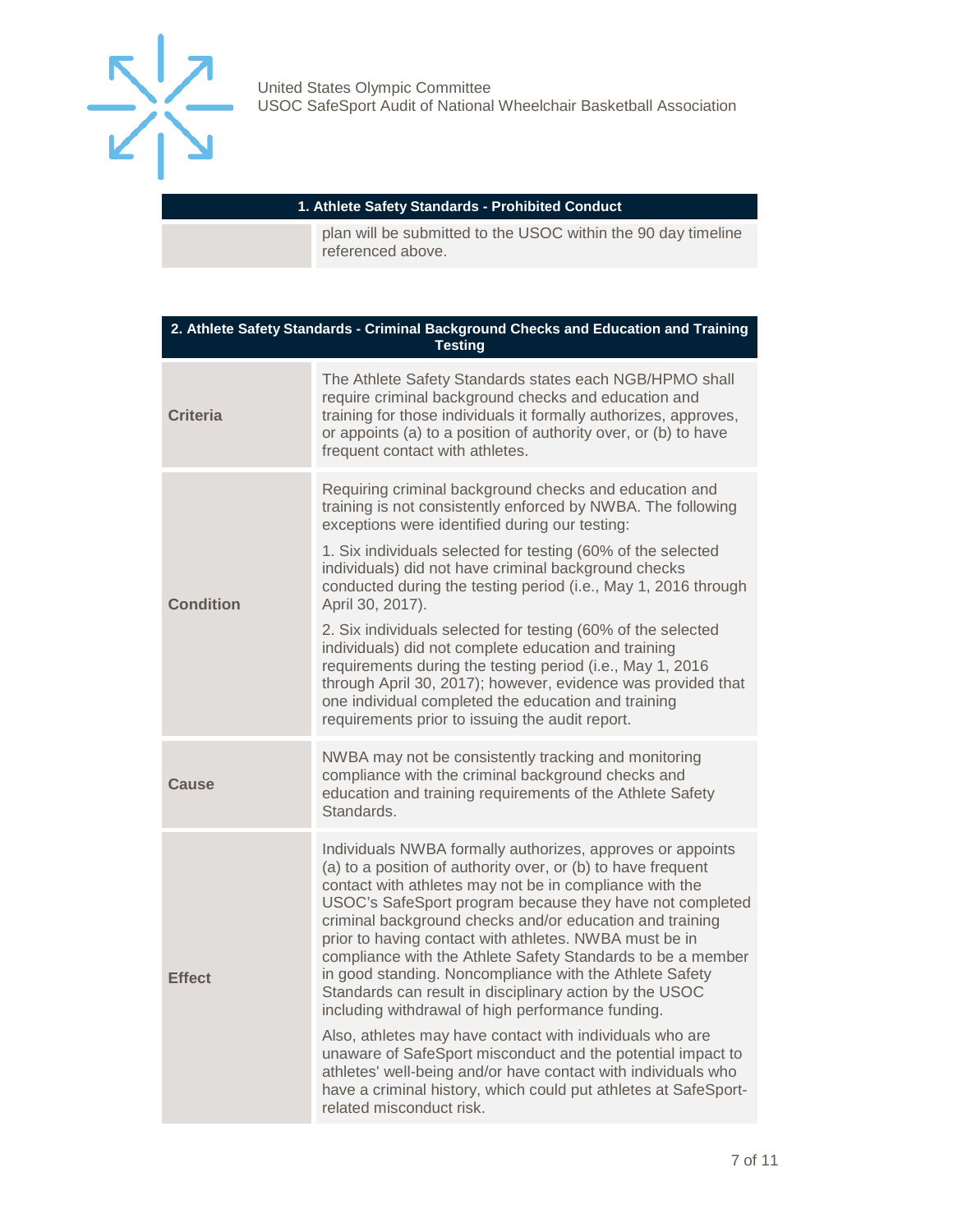

| 2. Athlete Safety Standards - Criminal Background Checks and Education and Training |
|-------------------------------------------------------------------------------------|
| <b>Testing</b>                                                                      |

| <b>Recommendation</b>         | NWBA must require that individuals it formally authorizes,<br>approves, or appoints (a) to a position of authority over, or (b)<br>to have frequent contact with athletes complete criminal<br>background checks and education and training requirements<br>in a timely manner and before they have contact with athletes<br>to provide assurance that they are educated on the<br>requirements of the Athlete Safety Standards. NWBA must<br>consistently track and verify criminal background checks and<br>education and training requirements are met for all required<br>individuals. Compliance with these requirements must be<br>completed within 90 days of receipt of the final audit report.<br>NWBA should review the testing results and require all<br>necessary individuals to complete the necessary requirements<br>(i.e., criminal background check and/or education and<br>training). |
|-------------------------------|----------------------------------------------------------------------------------------------------------------------------------------------------------------------------------------------------------------------------------------------------------------------------------------------------------------------------------------------------------------------------------------------------------------------------------------------------------------------------------------------------------------------------------------------------------------------------------------------------------------------------------------------------------------------------------------------------------------------------------------------------------------------------------------------------------------------------------------------------------------------------------------------------------|
| <b>Management</b><br>response | We agree with the condition and recommendation and will<br>respond to the USOC with a detailed plan to ensure<br>compliance with the current NGB Athlete Safety Policy. Our<br>plan will be submitted to the USOC within the 90 day timeline<br>referenced above.                                                                                                                                                                                                                                                                                                                                                                                                                                                                                                                                                                                                                                        |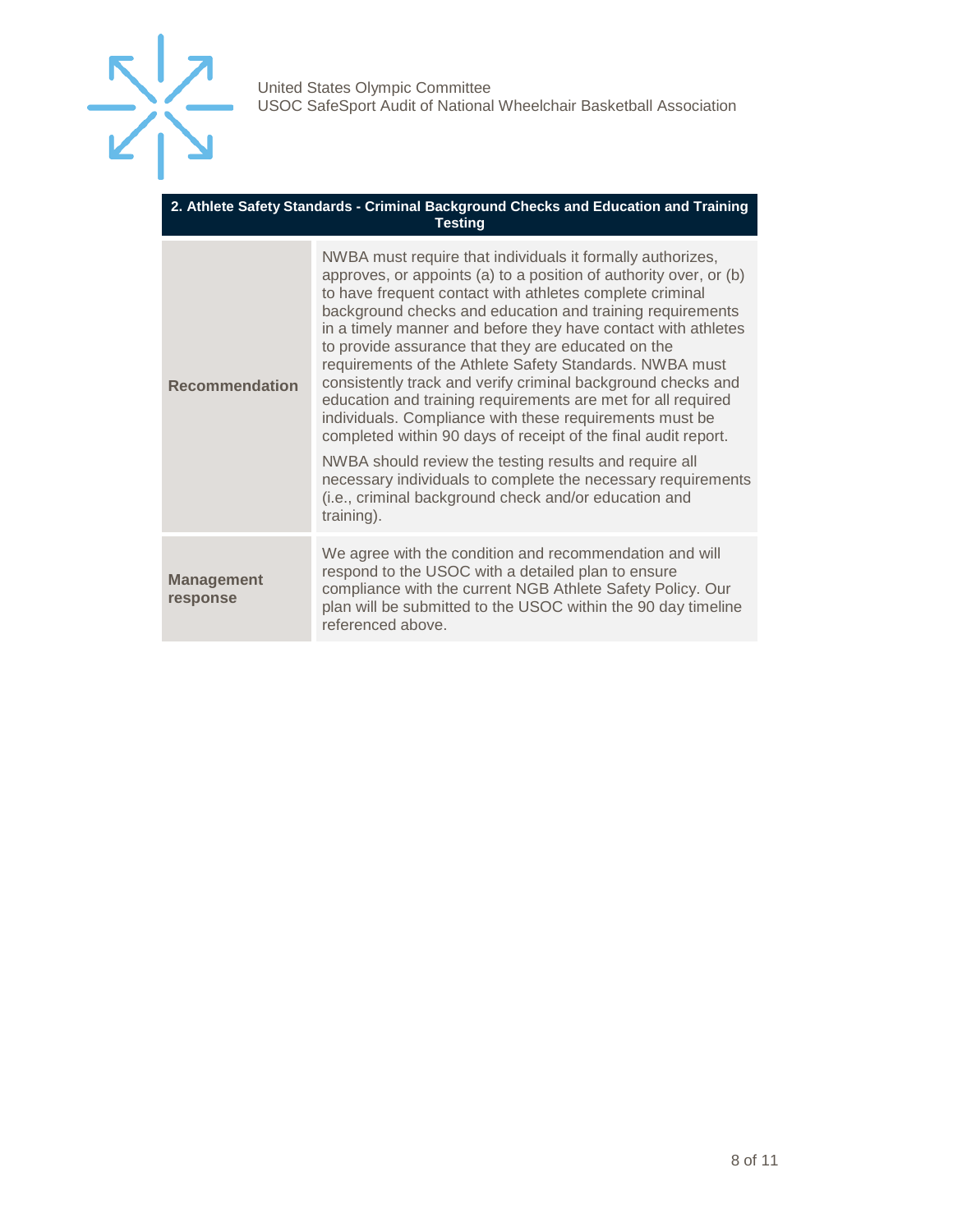

# <span id="page-8-0"></span>**Report Appendices**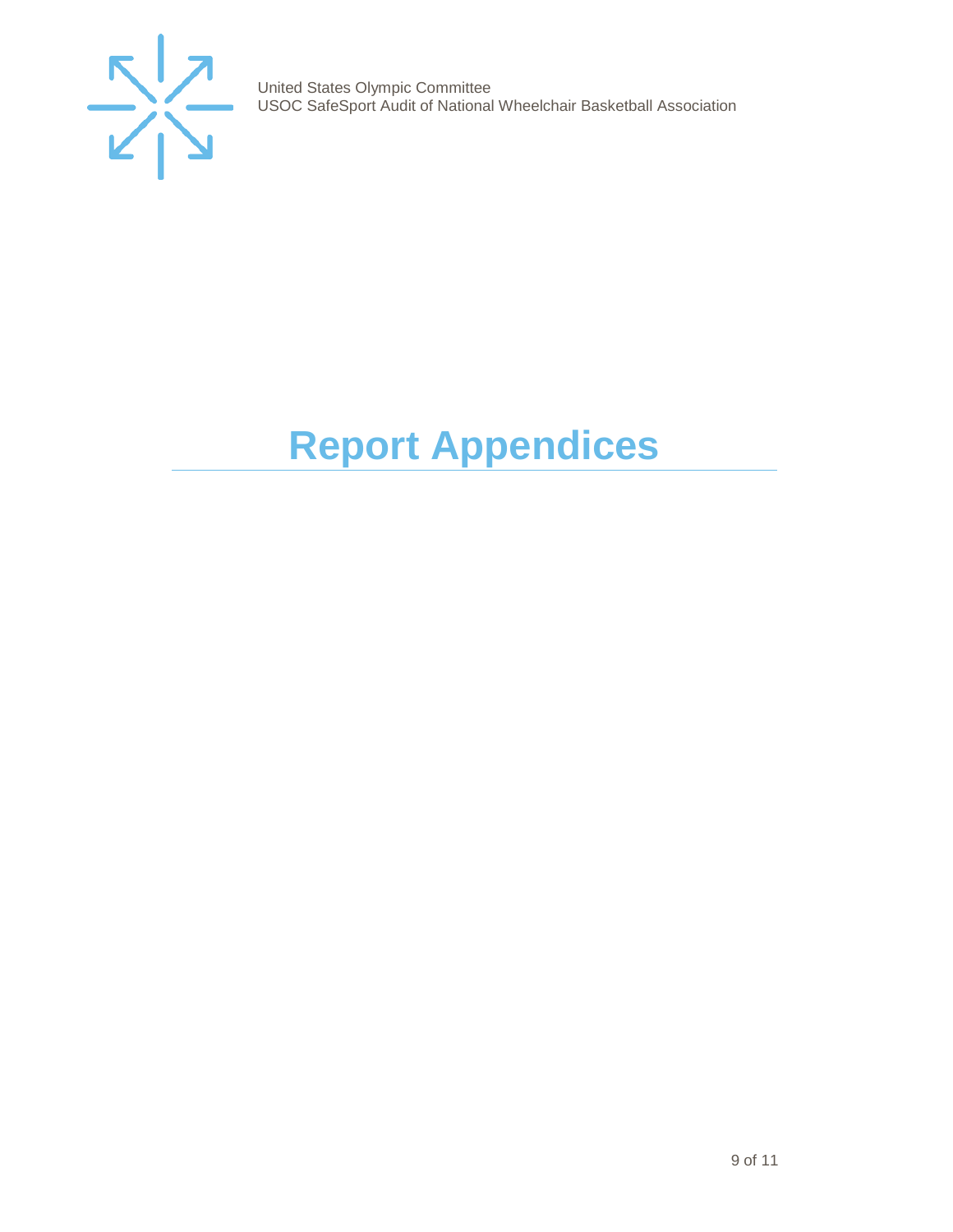

## <span id="page-9-0"></span>**Appendix A: Documents Reviewed**

We reviewed the following documents:

- > Athlete Safety Standards Program Questionnaire
- > National Wheelchair Basketball Policies and Procedures (Adopted and Approved July 23, 2016)
- > NWBA Bylaws (Adopted April 3, 2008)
- > Population listing of "required individuals" (i.e., covered individuals required to undergo background check and training)